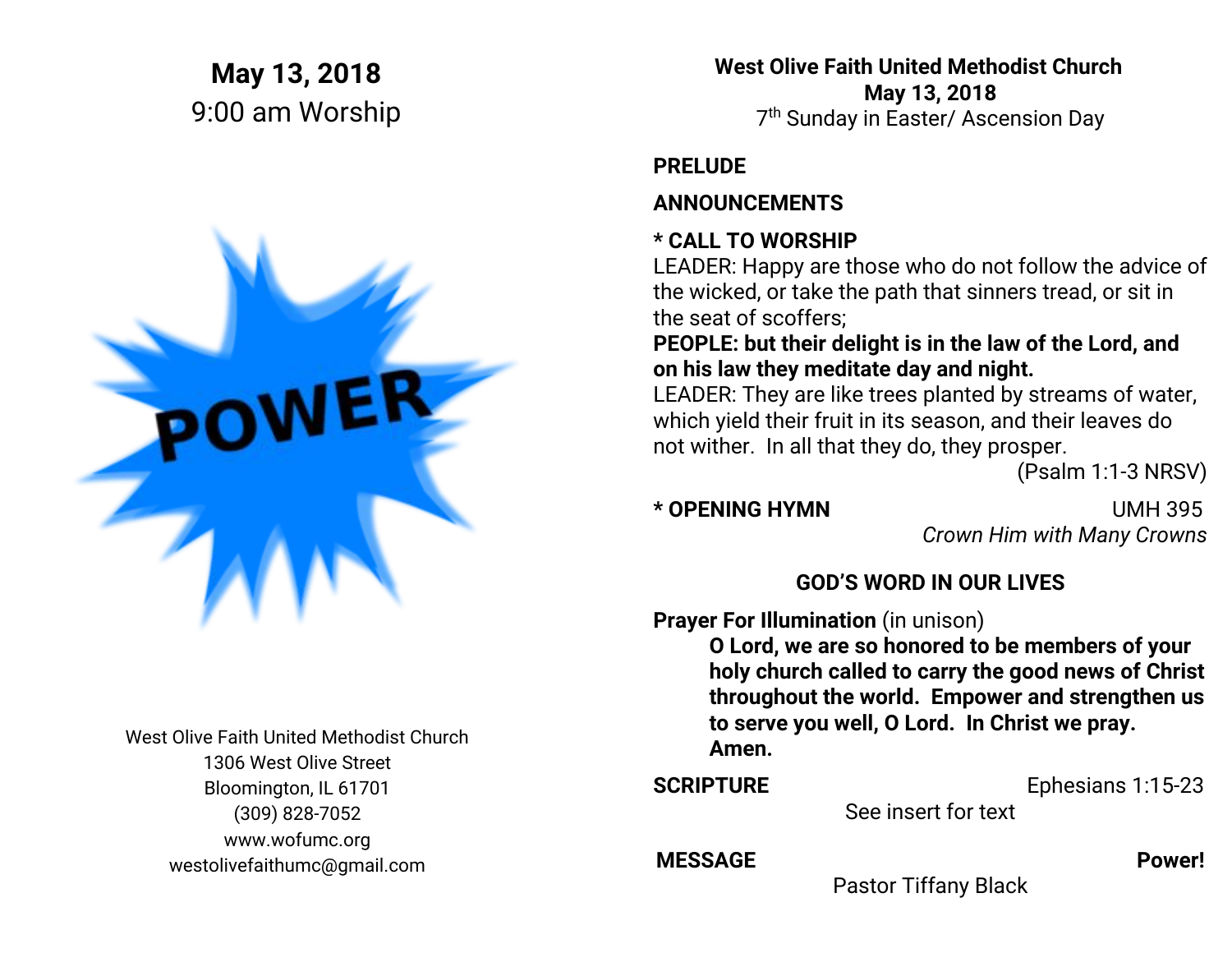#### **This Week's Schedule**

#### **OUR RESPONSE TO GOD'S WORD**

**\* HYMN OF RESPONSE** UMH 545

*My Hope Is Built*

**A TIME OF PRAYER SHARING OF JOYS AND CONCERNS PRAYER CHORUS** UMH 393

*Spirit of the Living God*

### **PASTORAL PRAYER THE LORD'S PRAYER**

**Our Father, who art in heaven, hallowed be thy name. Thy kingdom come, thy will be done on earth as it is in heaven. Give us this day our daily bread. And forgive us our trespasses, as we forgive those who trespass against us. And lead us not into temptation, but deliver us from evil. For thine is the kingdom, and the power, and the glory, forever. Amen.**

# **OFFERING**

\* **DOXOLOGY** #95

**\*CLOSING HYMN** TFWS 2088 *Lord, I Lift Your Name on High*

#### **\* BENEDICTION**

### **\* POSTLUDE**

# **Invites you to stand as you are able.**

*Bold print* encourages congregational response

#### **Sunday, May 13** 9:00 am Worship 10:00 am Sunday School

**Monday, May 14** 9:00 am Food bags

 **Thursday, May 17** 1:00 pm Bible Study

### **Saturday, May 19**

8:00 am Men's breakfast (Shannon's)

### **Sunday, May 20**

 9:00 am Worship (Communion/basement) 10:00 am Sunday School

# *Welcome to West Olive Faith UMC! We are glad that you are here!*

**Offering:** Each week's offering is a practice of stewardship for West Olive Faith UMC. Our guests are under no obligation to give; our members and friends give out of gratitude to God and for the ministry of this congregation.

**Pastoral Care:** If you are going into the hospital or desire a pastoral visit, please contact our ministry partner church, Morningstar UMC in Normal, at (309) 452-6255. Their office hours for this week are listed below.

# **West Olive Faith UMC Staff**

Rev. Tiffany Black, Lead Pastor Rev. Stephanie Soon, Deacon/Pianist